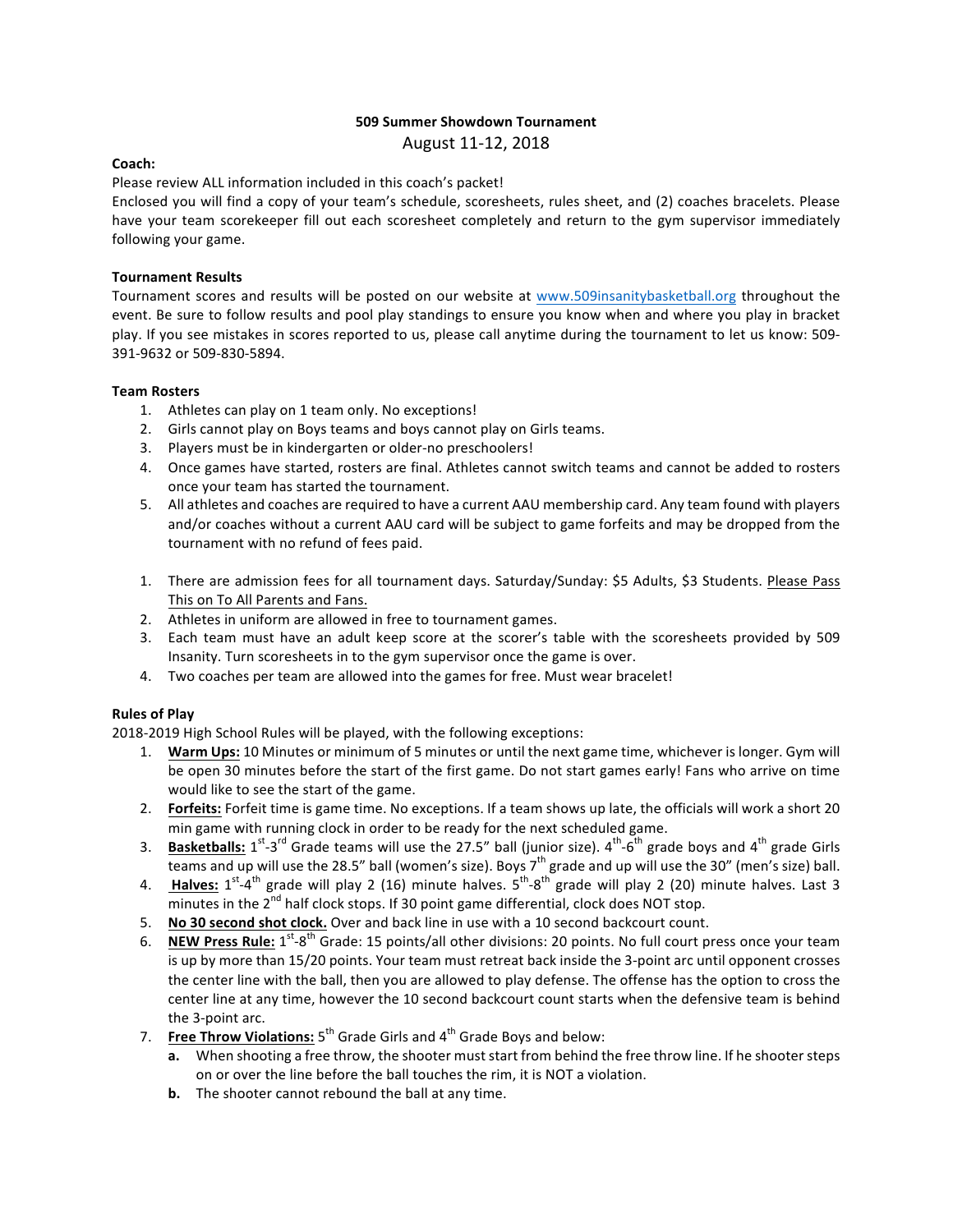**c.** A player other than the shooter must have control of the ball before the shooter can handle the ball. If the ball is in control of the shooter after the free throw, this is a violation and the opponents will receive the ball out of bounds.

# 8. **Technical Fouls:**

- **a.** Each count as 1 of 5 personal fouls on a player and 1 team foul.
- **b.** Automatic 2 points and the ball awarded out of bounds. No free throws.
- **c.** One sportsmanship technical on a coach or fan and they are ejected from the gym. One sportsmanship technical on a player and they are required to sit on the bench for the remainder of the game. After the  $2^{nd}$  technical foul on a player during the tournament, they will be banned from playing in the remaining games of the event.
- **d.** If a coach or fan that has been ejected from the game does not leave the gym (including standing in the doorway and watching the game) or continues to question the official after foul has been called, he/she will receive a second technical foul and will not be allowed to coach or watch the next tournament game. The team will be subject to disqualification from the tournament with no refund of fees paid if the coach or fan returns.
- **9. Timeouts**: Each team gets 2 full and 2-30 sec. timeouts.
- 10. **Intentional Fouls:** Two points and the ball awarded out of bounds.
- 11. **Half Time:** 5 minutes
- 12. **Overtime:** 2 minutes each overtime. Play until a winner is determined.
- 13. Running clock when a team is up by 30 more points.

#### **Tie Breakers**

- 1. In any situation where two teams are tied, head to head competition between the two teams will determine the winner.
- 2. If more than two teams are tied, a point differential tie breaker will be used. The point differentials between the teams involved in the tie are totaled. Teams are then ranked according to the sum of the point differential with the highest number placing first and the second highest placing second, etc.
- 3. If more than two teams are still tied after the point differential formula, the point differentials from the teams not involved are added and the results calculated.
- 4. If two teams are still tied, both teams will be awarded the championship. In cases of advancement, a coin toss will determine the winner.
- 5. The maximum you can beat a team and still gain an advantage in the tie breaker is 15 points.
- 6. The score of all forfeits shall be 15-0.

#### **Reminders**

- 1. No jewelry or hair clips are allowed during games. Taping earrings of hair clips is not OK. Be sure to take out all earrings and hair clips and take off necklaces and bracelets.
- 2. We reserve the right to refuse any team's entry in to our event(s).
- 3. Tournament scores and results will be posted on our website at www.509insanitybasketball.org throughout the event. Be sure to follow results and pool play standings to ensure you know when and where you play in bracket play. If you see mistakes in scores reported to us, call anytime during the tournament to let us know: 509-391-9632 or 509-830-5894. **Gym Locations**

(SVMS)Sierra Vista Middle School- 916 North 16<sup>th</sup> St. Sunnyside WA 98944

Washington Elementary School-1101 South 9<sup>th</sup> St. Sunnyside WA 98944

(SHS) Sunnyside High School-1801 E. Edison St. Sunnyside WA 98944

Mabton Jr./Sr High School-306 Main St., Mabton, Wa. 98944

These events are licensed by the Amateur Athletic Union of the U.S., Inc. All participants must have a current AAU membership. AAU memberships are not included as part of the entry fee to the event. Participants must visit the AAU website www.aausports.org to obtain their membership AAU Youth Athlete membership must be obtained before the competition begins. BE PREPARED! Adult and Non Athlete memberships are no longer instant and cannot be applied for at event. Please allow 10 days for adult memberships to be processed. Thank you and have a great tournament.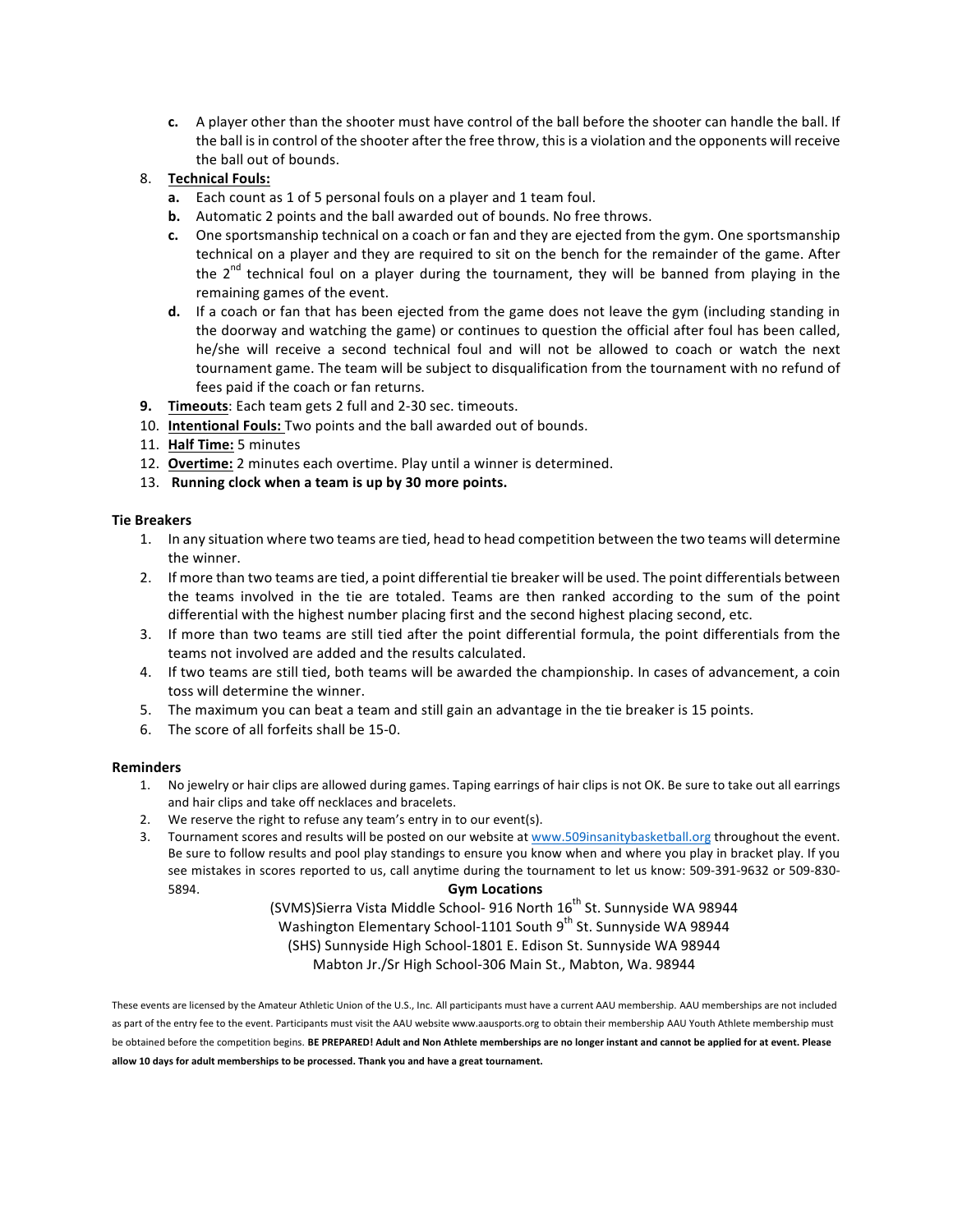# 509 Summer Showdown Boys and Girls Tournament

August 11-12, 2018. All teams guaranteed 4 games.

| Check One: (2017-2018 School year) |                       | Check |
|------------------------------------|-----------------------|-------|
| One:                               |                       |       |
| $1st$ Grade                        | 5 <sup>th</sup> Grade | Boys  |
| $2^{nd}$ Grade                     | $6th$ Grade           | Girls |
| 3rd Grade                          | 7 <sup>th</sup> Grade |       |
| 4 <sup>th</sup> Grade              | 8 <sup>th</sup> Grade |       |
|                                    |                       |       |

| <b>Office Use Only</b> |
|------------------------|
| Date Rec'd:            |
|                        |
| Amt. Paid:)            |

Check #:  $\overline{\phantom{a}}$ 

| Team Name: _______________________________                                                                                                                                                                                                                                                                                                                   |                                                                                                                                                                                                                                                                                                                                                                                                                        | AAU Club Name/Number (Required): __________  |                                              |
|--------------------------------------------------------------------------------------------------------------------------------------------------------------------------------------------------------------------------------------------------------------------------------------------------------------------------------------------------------------|------------------------------------------------------------------------------------------------------------------------------------------------------------------------------------------------------------------------------------------------------------------------------------------------------------------------------------------------------------------------------------------------------------------------|----------------------------------------------|----------------------------------------------|
| Contact Person: __________________________                                                                                                                                                                                                                                                                                                                   |                                                                                                                                                                                                                                                                                                                                                                                                                        |                                              |                                              |
|                                                                                                                                                                                                                                                                                                                                                              |                                                                                                                                                                                                                                                                                                                                                                                                                        |                                              |                                              |
|                                                                                                                                                                                                                                                                                                                                                              |                                                                                                                                                                                                                                                                                                                                                                                                                        |                                              |                                              |
| E-mail Address:___________________________                                                                                                                                                                                                                                                                                                                   |                                                                                                                                                                                                                                                                                                                                                                                                                        |                                              |                                              |
|                                                                                                                                                                                                                                                                                                                                                              |                                                                                                                                                                                                                                                                                                                                                                                                                        |                                              |                                              |
|                                                                                                                                                                                                                                                                                                                                                              |                                                                                                                                                                                                                                                                                                                                                                                                                        |                                              |                                              |
| Name (First Last)                                                                                                                                                                                                                                                                                                                                            | 18-19Grade                                                                                                                                                                                                                                                                                                                                                                                                             | School                                       | 2018 AAU#                                    |
|                                                                                                                                                                                                                                                                                                                                                              | $\begin{tabular}{ccccc} \multicolumn{2}{c }{\textbf{1} & \textbf{2} & \textbf{3} & \textbf{4} & \textbf{5} & \textbf{5} & \textbf{6} & \textbf{7} & \textbf{8} & \textbf{9} & \textbf{10} & \textbf{10} & \textbf{10} & \textbf{10} & \textbf{10} & \textbf{10} & \textbf{10} & \textbf{10} & \textbf{10} & \textbf{10} & \textbf{10} & \textbf{10} & \textbf{10} & \textbf{10} & \textbf{10} & \textbf{10} & \textbf$ | ______________________________               | _________________                            |
|                                                                                                                                                                                                                                                                                                                                                              | $\begin{array}{cccccccccc} \hline \end{array} \hspace{0.27em} \begin{array}{cccccccccc} \hline \end{array} \hspace{0.27em} \begin{array}{cccccccccc} \hline \end{array} \hspace{0.27em} \begin{array}{cccccccccc} \hline \end{array} \hspace{0.27em} \begin{array}{cccccccccc} \hline \end{array} \hspace{0.27em} \end{array}$                                                                                         | <u> 1989 - Johann Barn, fransk politik (</u> | <u> 1989 - Johann Barbara, martin a</u>      |
| $\begin{array}{c} \n \stackrel{\text{3.}}{ \quad \quad \quad \quad } \\ \n \end{array}$                                                                                                                                                                                                                                                                      |                                                                                                                                                                                                                                                                                                                                                                                                                        | __________________                           | ___________________                          |
|                                                                                                                                                                                                                                                                                                                                                              | $\begin{tabular}{ccccc} \multicolumn{2}{c }{\textbf{1} & \textbf{2} & \textbf{3} & \textbf{4} & \textbf{5} & \textbf{5} & \textbf{6} & \textbf{7} & \textbf{8} & \textbf{9} & \textbf{10} & \textbf{10} & \textbf{10} & \textbf{10} & \textbf{10} & \textbf{10} & \textbf{10} & \textbf{10} & \textbf{10} & \textbf{10} & \textbf{10} & \textbf{10} & \textbf{10} & \textbf{10} & \textbf{10} & \textbf{10} & \textbf$ |                                              | <u> Listen de la componenta</u>              |
|                                                                                                                                                                                                                                                                                                                                                              |                                                                                                                                                                                                                                                                                                                                                                                                                        |                                              | ________________                             |
|                                                                                                                                                                                                                                                                                                                                                              | $\overline{\phantom{a}}$                                                                                                                                                                                                                                                                                                                                                                                               | __________________                           | <u> Listen de la componenta</u>              |
|                                                                                                                                                                                                                                                                                                                                                              |                                                                                                                                                                                                                                                                                                                                                                                                                        | __________________                           |                                              |
|                                                                                                                                                                                                                                                                                                                                                              | $\overline{\phantom{a}}$                                                                                                                                                                                                                                                                                                                                                                                               |                                              |                                              |
|                                                                                                                                                                                                                                                                                                                                                              |                                                                                                                                                                                                                                                                                                                                                                                                                        | ___________________                          | _________________                            |
| $\begin{tabular}{c} 10. & \hspace{15.5cm} \rule{2.2cm}{0.1cm} \rule{2.2cm}{0.1cm} \rule{2.2cm}{0.1cm} \rule{2.2cm}{0.1cm} \rule{2.2cm}{0.1cm} \rule{2.2cm}{0.1cm} \rule{2.2cm}{0.1cm} \rule{2.2cm}{0.1cm} \rule{2.2cm}{0.1cm} \rule{2.2cm}{0.1cm} \rule{2.2cm}{0.1cm} \rule{2.2cm}{0.1cm} \rule{2.2cm}{0.1cm} \rule{2.2cm}{0.1cm} \rule{2.2cm}{0.1cm} \rule$ |                                                                                                                                                                                                                                                                                                                                                                                                                        | ___________________                          | the control of the control of the control of |
|                                                                                                                                                                                                                                                                                                                                                              |                                                                                                                                                                                                                                                                                                                                                                                                                        | ______________________                       | and the control of the control of the        |
| 12.                                                                                                                                                                                                                                                                                                                                                          |                                                                                                                                                                                                                                                                                                                                                                                                                        |                                              |                                              |

1st Place Championship T-shirts

Return this page with an entry fee of \$200 by August 3,2018 Cashier's check or Money order (ONLY): Payable to 509 Insanity Mail to: 509 Insanity, PO Box 914, Sunnyside, Wa. 98944